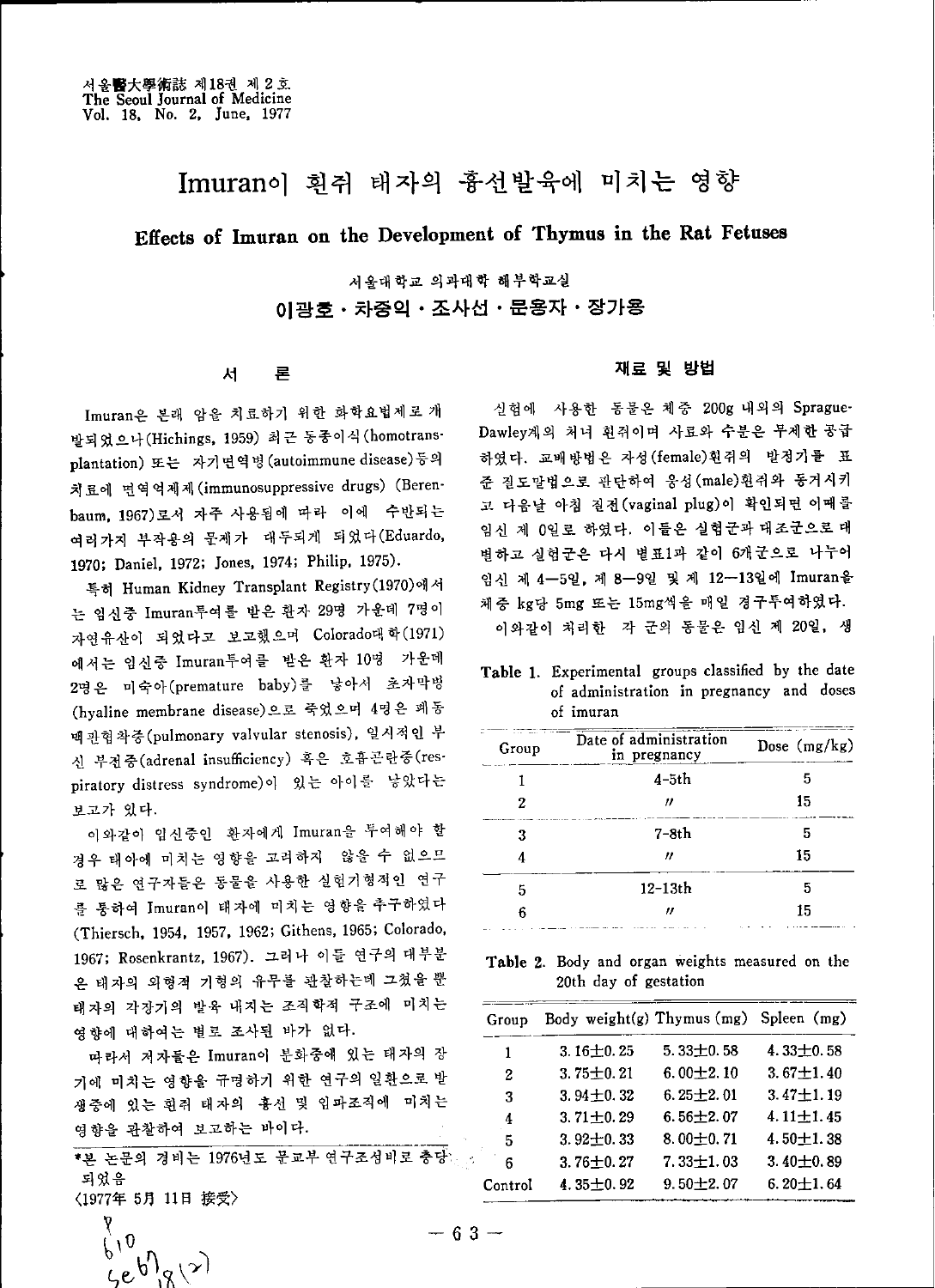후 1주 및 2주에 체중을 측정한 다음 사산이나 기형의 유무를 관찰하였다. 그리고 각 동물에서 홍선, 비장 및 임파절을 떼어내어 무게를 촉결한 다음 10% neutral formalin에 고경하고 동상방법에따라 paraffin 포매롤하 여 6µ두께의 현속절편을 만들어 Methyl Green-Pyronin, Periodic Acid Schiff, Toluidine Blue, Hematoxylin-Eosin 및 Silver 염색을 하여 대조군과 비교관찰하였다.

> 섭 적

- 1. 육안적 소견
- 1) 태자의 체중

각 군의 태자의 체중은 별표2에 표시하였는데 대조 군의 평균은 4.35g이었으며 실험군의 평균은 3.16g (group 1)에서부터 3.94g(group 3)에 달했다. 대조군 에 비해 실험군이 전반적으로 체중의 감소를 나타냈지 만 발육어 경상이하라고 인정할만한 태자는 거의 없었 고 각 군간의 차이도 거의 없었다. (정상이하의 거준은 대조군의 평균치보다 표준편차의 2배 이상 떨어진 것 으로 하였다.)

2) 흉선과 비장의 무게

각 장기의 무게는 별표2에 표시하였는데 흉선의 경 우에는 대조군의 평균이 9.50g이었고 실험군의 평균은 5.33g(group 1)에서부터 8g(group 6)에 달했다. 비장 의 경우에는 대조군의 평균이 6.2g이었고 실험군의 평 균은 3.4g(group 6)에서부터 4.5g(group 5)에 달했다. 각 장기의 무게가 정상이하인 태자의 백분율을 각군 별로 별표3에 표시하였는데 흉선의 경우에는 임신 제 4-5일 또는 8-9일에 투여한 군에서 더욱 심한 발육 의 저하를 나타내었고 비장의 경우에는 각 군별 차이

Table 3. Percentage of the fetuses with stunted organ

| roup<br>Organ |    |    |       |      |     |    |
|---------------|----|----|-------|------|-----|----|
| Thymus        | 33 | 50 | 67    | 33   |     |    |
| Spleen        |    | 50 | 16. 7 | 44.4 | -33 | 67 |

Table 4. Number of fetuses in the left and right placenta

| Group           |                                                    |                  |   |                     | the state of the component component of the state of the state and the component of the component of the component of the component of the component of the component of the component of the component of the component of th |     |                |
|-----------------|----------------------------------------------------|------------------|---|---------------------|--------------------------------------------------------------------------------------------------------------------------------------------------------------------------------------------------------------------------------|-----|----------------|
| No. of<br>fetus |                                                    | $\boldsymbol{2}$ | 3 | 4                   | $-5$                                                                                                                                                                                                                           | 6   | $Con-$<br>trol |
| Left            | 5.5                                                | 3.67             |   | $3.4$ 5.75 4.33 4.5 |                                                                                                                                                                                                                                |     | 5.5            |
| Right           | 4                                                  | 3.67             | 4 | 4.75                | 3.67                                                                                                                                                                                                                           | 4.5 | 3.25           |
| Total           | 9.5<br>the company's company's company's company's | 7.34             |   | 7.4 10.5            | 8                                                                                                                                                                                                                              | 9   | 8.75           |

를 볼 수 없었는데 1군에서만은 발육이 저하된 태자를 전혀 본 수 없었다.

3) 태자의 수

태자의 수는 별표4에 표시하였는데 대조군의 평균은 8.75마리였고 설험군의 평균은 7.4마리 (group 3)로부 터 10.5마리(group 4)에 달해서 실험군과 대조군간에 차이가 없는 것을 나타내고 있으며 좌우 태반의 태자 수의 차이도 없었다.

4) 태자의 사산 및 기형

태자의 사산은 제1군에서 1마리, 제6군에서 2마리 이 외에는 없었고 태자의 재흡수나 기형은 없었다.

2. 조직화적 소견

1) 흉선

Methyl Green-Pyronin염색에서 생후 2주의 흡선은 실험군이나 대조군 모두 분엽이 잘되어 있었고 피질과 수질의 구별이 뚜렷하였는데 특히 실험군에서는 흉선 세포의 햭이 Methyl Green에 대조군의 핵보다 약간 연 하게 염색되므로 구별이 덜 뚜렷하였다. 생후 1주의 휴 선은 실험군과 대조군이 모두 분엽이 생후 2주에서보 다 덜 이루어져 있었고, 대조군의 흉선은 피질에 핵이 연하게 염색되는 세포들과 핵이 진하게 염색되는 세포 들이 섞여있어서 피질과 수질의 구별이 비교적 명확한 데 반해서, 실험군의 흉선은 피질에 핵이 비교적 연하 게 염색되는 세포들만이 다수 존재하고 있기 때문에 피 질과 수질의 구별이 덜 명확하게 나타났다. 임신 제20 일의 흉선에서는 실험군이나 대조군이 모두 피질과 수 질의 구별이 어려웠으며 흉선세포는 핵이 흐리며 세포 질이 붉게 염색되었다. 미성숙 흉선세포는 태자의 연령 에 관계없이 실험군에서 대조군보다 다수 관찰되었지만 특히 임신 제 20일의 태자에서는 피질의 변연부에서 가 장 많이 관찰되었다.

Silver염색에서는 대조군에 비해 실험군에서 세망섬 유가 증가한 것이 관찰되었는데 수질에서 더욱 현저하 였다.

Periodic Acid Schiff 염색에서는 생후 2주의 태자에 서 대조군과 실험군이 모두 피질수질경계부에 PAS 양 성세포가 나타났으나 숫적인 차이는 인정할 수 없었고 임신 제20일이나 생후 1주의 태자에서는 PAS 양성세포 가 나타나지 않았다.

또한 Methyl Green-Pyronin염색에서 실험군에서 비만 세포(mast cell)가 대조군에 비해 많이 나타났는데 이 것은 생후 1주나 생후 2주의 태자에서보다 임신 제 20일 의 태자에서 현저하였으며 분포는 주로 결합조직 근처 에 많이 나타났으나 실질조직에서도 가끔 관찰되었다.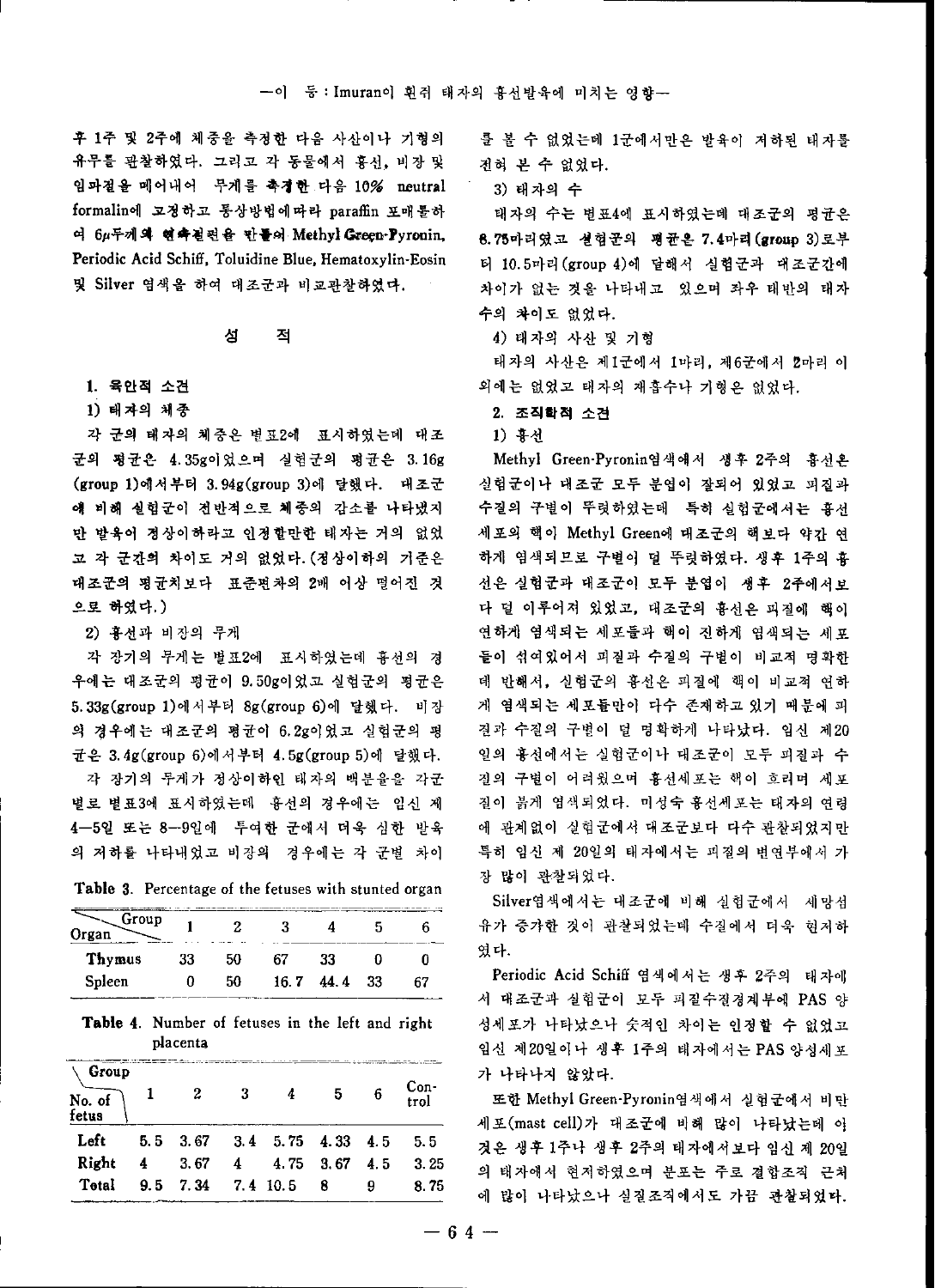비만 세포는 진한 주황색으로 염색되었는데 Toluidine Blue 염색에서 보라색으로 나타나는 것과 똑같은 형태 를 나타내었으며 실질조직에 있는 것보다 결합조직에 있는 비만세포가 좀 더 큰 경향을 보였다.

2) 임과절

Mythyl Green-Pyronin 염색에서 생후 2주에는 대조 군에서 임파소절이 명확하게 나타나는데 반해서 실험 군에서는 임파소절이 약간 나타나거나 혹은 아주 안 나 타났으며 실험군의 임파절 피질에서 관찰되는 임파구 의 크기가 대조군의 그것에 비해 약간 크면서 핵은 흐 리게 염색되는 경향을 보였다. 생후 1주에는 실험군의 피질하부(paracortical area)에서 large pyroninophilic cell이 대조군에서보다 많이 관찰되었으며 임파구는 생 후 2주의 경우와 마찬가지로 실험군에서 핵이 더 흐리 게 염색되었다. 임신 제20일에는 대조군보다 실험군에 서 임파구의 세포질이 진한 붉은색으로 염색되며 핵도 약간 붉게 염색되는 대형임파구가 많이 나타났다.

Silver 염색에서는 흉선과 마찬가지로 세망세포가 증 가한 것이 수질쪽에서 많이 관찰되었다.

흉선에서와 마찬가지로 Methyl Green–Pyronin염색에 서 비만세포가 대조군에 비해 증가했는데 흉선에 비해 그 정도가 현저하였으며 결합조직과 피질하부 및 피질 의 변연부에 주로 많이 분포하였다.

3) 비장

Methyl Green-Pyronin 염색에서 생후 2주의 경우에 는 대조군과 실험군이 모두 백수(white pulp)와 적수 (red pulp)의 구별이 명확하고 백수의 발달도 잘 되었 으나 실험군이 대조군에 비해 백수의 크기가 작았으며 또한 동맥주위임파구초(periarterial lymphocyte sheath) 의 임파구의 크기가 약간 크고 핵도 흐리게 염색되었 다. 생후 1주에는 실험군과 대조군이 모두 생후 2주보 다 백수의 발달이 덜 이루어져 있었으며 특히 실험군 에서는 더욱 현저하였고 실험군에서 중형임파구 또는 대형임파구가 더 많이 나타나는 것은 생후 2주의 경우 와 같았다. 임신 제 20일에는 실험군과 대조군이 모두 백수와 적수의 경계가 명확치 않았으며 실험군에서 조 혈세포가 대조군에 비해 현저히 많이 나타났다.

Silver 염색에서는 대조군에서 백수에 세망세포의 증 가가 나타났다.

비만세포는 흉선이나 임파절에서와 마찬가지로 비장 에서도 증가하였는데 백수에서 더욱 많이 나타나는 경 향을 보였다.

홍선, 임파절 및 비장은 모두 6개 실험군에서 각 군 간의 차이는 별로 관찰되지 않았으나 일반적으로 임신 제4-5일 및 제7-8일에 투여한 군이 제12-13일에 투 여한 군보다 좀 더 심한 영향을 나타내었다.

#### 고 찵

### 1. 육안적 소견

Rosenkrantz등(1970)은 임신중인 Swiss-Webster mice 에게 azathioprine을 4~30mg/kg씩 투여한 실험에서 태 자에 사산 혹은 발육저하 등이 상당수 나왔으며 늑골 융합이나 구개파열 등의 육안적 기형도 관찰되었다고 보고하고 있다. 그러나 본 실험에서는 비슷한 양의 약 을 투여했는데도 Rosenkrantz등의 실험결과와 같은 육 안적 기형이 안 나타난 것은 아마도 실험동물의 종 (species)의 차이때문일 것으로 추측할 수 있다. 그리고 이러한 결과는 Thiersch(1962)가 azathioprine은 mercaptopurine과 달라서 횐쥐에서는 태자의 기형을 유발 하지 않는다고 보고한 것과 일치하는 결과라고 볼 수 있다.

본 실험에서 태자의 흉선의 감소는 임신 제4-5일 혹 은 제7-8일에 약을 투여한 군에서는 나타났으나 임신 제12-13일에 투여한 군에서는 없었고 비장의 무게의 감소는 6개의 실험군에서 모두 나타났다. 이것은 흉선 이 태생학적으로 비장보다 조기발육이 이루어지기 때 문인 것으로 생각된다.

### 2. 조직학적 소견

생후 1주 및 2주의 실험군 대자의 흉선에서 피질과 수 진의 구별이 대조군에서보다 덜 명확하게 나타난 것은 Imuran이 임파조직의 발달을 지연시킨 결과로 해석되 며 이것은 임신 제20일의 대조군의 태자 흉선에서 피 질과 수질의 구별이 불분명한 것과 일치한다. 또한 미 싱숙 흉선세포가 피질에 많이 나타난 것은 흉선의 발 달이 수질보다 괴질이 먼저 이루어지기 때문인 것으로 생각된다.

생후 2주 태자의 임파절에서 임파소절이 실험군에서 는 대조군과는 달리 형성되지 않은 것은 역시 Imuran 이 임파 조직의 발달을 지연시키기 때문으로 생각되 며 임파절은 피질이 수질보다 늦게 형성된다는 사실과 연관시켜서 생각할 수 있다.

비장에서는 생후 1주와 2주에서 모두 실험군이 대조 군보다 백수의 발달이 적수에 비해 덜 되었는데 이것 은 Imuran의 임파조직 발달에 미친 영향때문으로 보여 지며 실험군에서 대조군보다 동맥주위임파구초(periar– terial lymphocyte sheath)의 임파구가 약간 크며 핵이 흐리게 나타나는 것은 흉선의 발달이 지연됨에 따라 이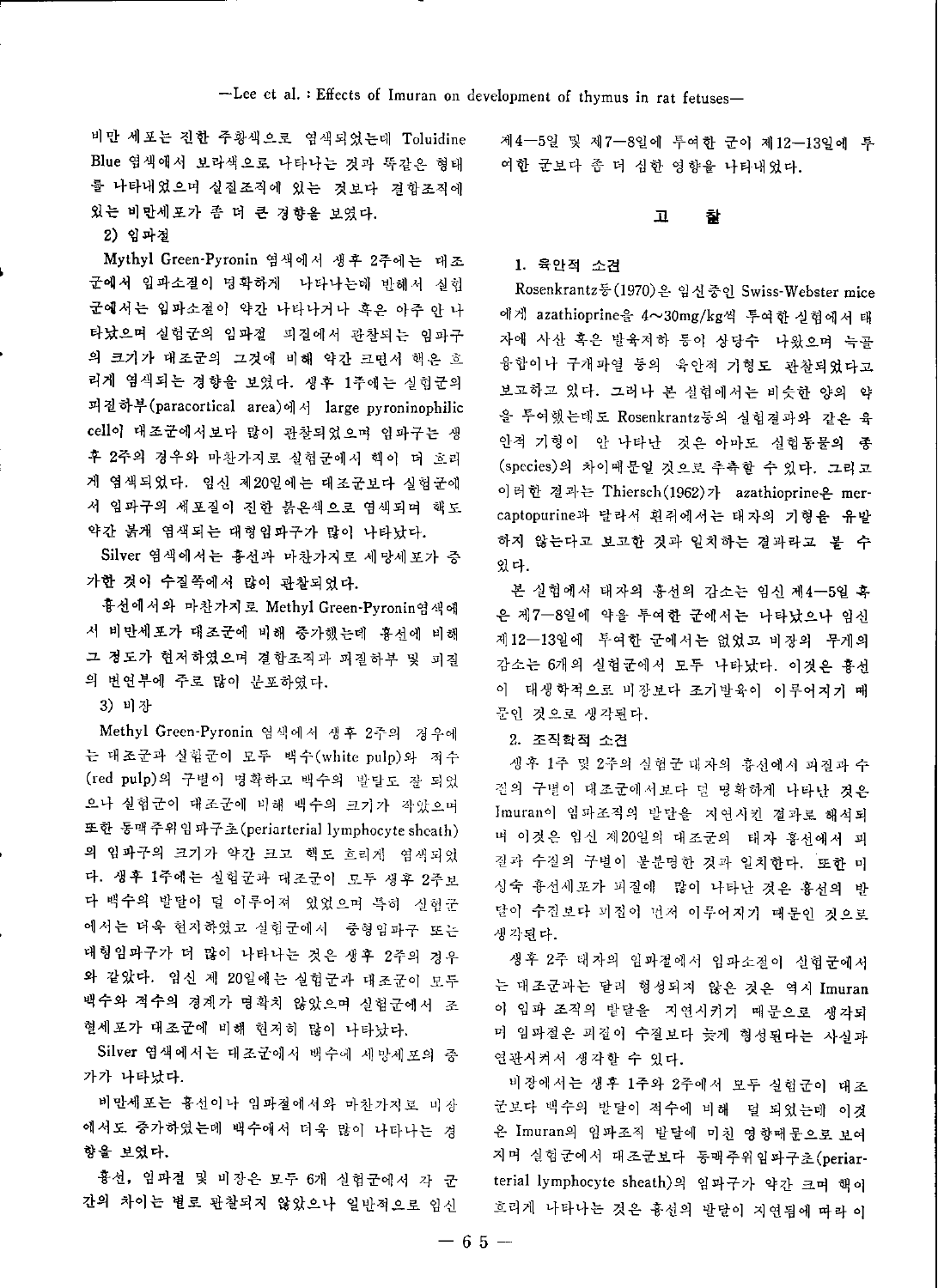차적으로 홍선지배영역 (thymus dependent area)에 해 당하는 동맥주위임파구초의 발달이 지연된 것으로 해 석된다. 임신제 20일의 비장에서 실험군에 대조군보다 조혈조직의 발달이 현저히 중가한 것은 조혈조직이 임 파조직보다 먼저 발달한다는 사실과 일치한다고 볼 수 있다.

이와같이 Imuran이 임파조직의 발육에 영향을 주는 사실은 개에서 Imuran투여가 임파소절의 위축을 일으 킨다는 보고 (Starzl et al., 1964: Sokolowski & Olszewski, 1971)나 6-mercaptopurine이 임파계의 위축과 배아중심 (germinal center)의 퇴축변화 (involutive change)를 일으킨다는 보고 (Andre et al., 1962)와 대 개 일치한다고 보여진다.

실험군의 흉선, 임파절및 비장에서 전반적으로 비만 세포가 중가한 사실은 정확한 원인을 추측하기가 어려 우나 그 원인으로서, 첫째는 생후 2주보다 임신 제20 일의 태자에서 비만세포가 더 많이 나타나는 것으로 보 아 Imuran이 단순히 임파조직의 발육을 지연시킨 결과 일 가능성이 있고 둘째는 비만세포가 흉선세포 (Csaba et al., 1962: Ginsburg, 1963: Ishizaka et al., 1976), 일 파구 (Ginsburg & Sachs, 1963: Ginsburg & Lagunoff, 1967)및 비장의 조혈조직 (Cantino & Comoglio, 1967) 에서 분화한다는 보고 등으로 미루어 보아 Imuran의 어떤 작용에 의해 홍선, 임파절 및 비장에서 임파구가 비만세포로 변형(transformation)되었을 가능성을 생각 할 수 있다. 이러한 가정은 흉선 임파절 및 비장에서 임 파구와 비만세포의 중간 형태의 세포가 많이 발견되며 실질조직에서보다 결합조직 근처의 비만세포가 더 큰 경향이 있다는 점에서 그 가능성을 더욱 높여주고 있다.

흉선, 임파절 및 비장에서 세망섬유가 증가한 것은 태생학적으로 볼때에 세망섬유가 임파구보다 먼저 생기 며 (Hostetler & Ackerman, 1969), 본 실험에서 관찰한 바에 의하면 생후 2주에서보다 임신 제 20일의 태자에 서 더 많이 나타나는 것을 볼 때에 Imuran이 임파조직 의 발달을 지연시킨 결과로 해석할 수 있다.

이상의 결과를 종합해 보면 본 실험에서 사용한 Imuran의 투여량으로는 태자의 사산이나 외형적 기형 올 유발하지는 않았지만 조직학적으로 볼 때에 전반적 으로 임파조직의 발육의 지연을 초대한다고 볼 수 있 으며 이러한 사실이 임산부에게도 적용이 될 수 있을 지는 앞으로 좀 더 실험적 또는 임상적인 면밀한 관찰 에 의하여 밝혀지리라고 생각된다.

#### 결 론

Imuran이 흰쥐 대자의 흉선발육에 미치는 영향을 관 찰하기 위하여 Sprague-Dawley계의 임신한 횐쥐에게 제4-5일, 제8-9일 및 12-13일에 Imuran을 각각 5mg /kg 또는 15mg/kg씩 경구투여한 후 임신 제 20일의 태 자, 생후 1주 및 생후 2주에서 체중 및 사산이나 외형 적인 기형의 유무를 조사한 후 흉선, 비장 및 임파절 을 떼어 무게를 달고 조직처리를 하여 Methyl Green-Pyronin, Toluidine Blue, Periodic Acid Schiff, Hematoxylin-Eosin 및 Silver 염색을 하여 조직학적 관찰을 한 결과 다음과 같은 결론을 얻었다.

실험군이 대조군에 비해서 :

1. 태자의 체중은 약간 감소하였으나 흉선과 비장의 무게는 현저히 감소하였다.

2. 흉선에서는 피질에 미성숙 흉선세포가 중가하였 고 피질과 수질의 구별이 불명확하였다.

3. 임파절에는 임파소절의 발생이 지연되었으며 중 형임파구나 대형임파구가 중가하였다.

4. 비장에는 동맥주위임파구초(periarterial lymphocyte sheath)의 안쪽 부위에 중형임파구나 대형임파구가 증가하였으며 백수(white pulp)의 크기가 감소하였다. 5. 흉선, 임파절 및 비장에 모두 비만세포 및 세망 섬유가 증가하였다.

6. 실험군에서는 임신 제 4-5일 및 7-8일에 약을 투 여받은 군이 12-13일에 투여받은 군보다 심한 영향을 받았다.

### **ABSTRACT**

## Effects of Imuran on the Development of Thymus in the Rat Fetuses

## Kwang Ho Lee, Choong Ik Cha, Sa Sun Cho, Young Ja Moon, Ka Young Chang Department of Anatomy, College of Medicine Seoul National University

Pregnant Sprague-Dawley rats were given consecutive daily doses of azathioprine 5mg and 15mg/kg body weight on the 4-5th, 8-9th and 12-13th day of gestation respectively for the study of the effect of azathioprine on the development of fetal thymus and lymphatic organs of the rat.

Fetal body weights, external anomalies and fetal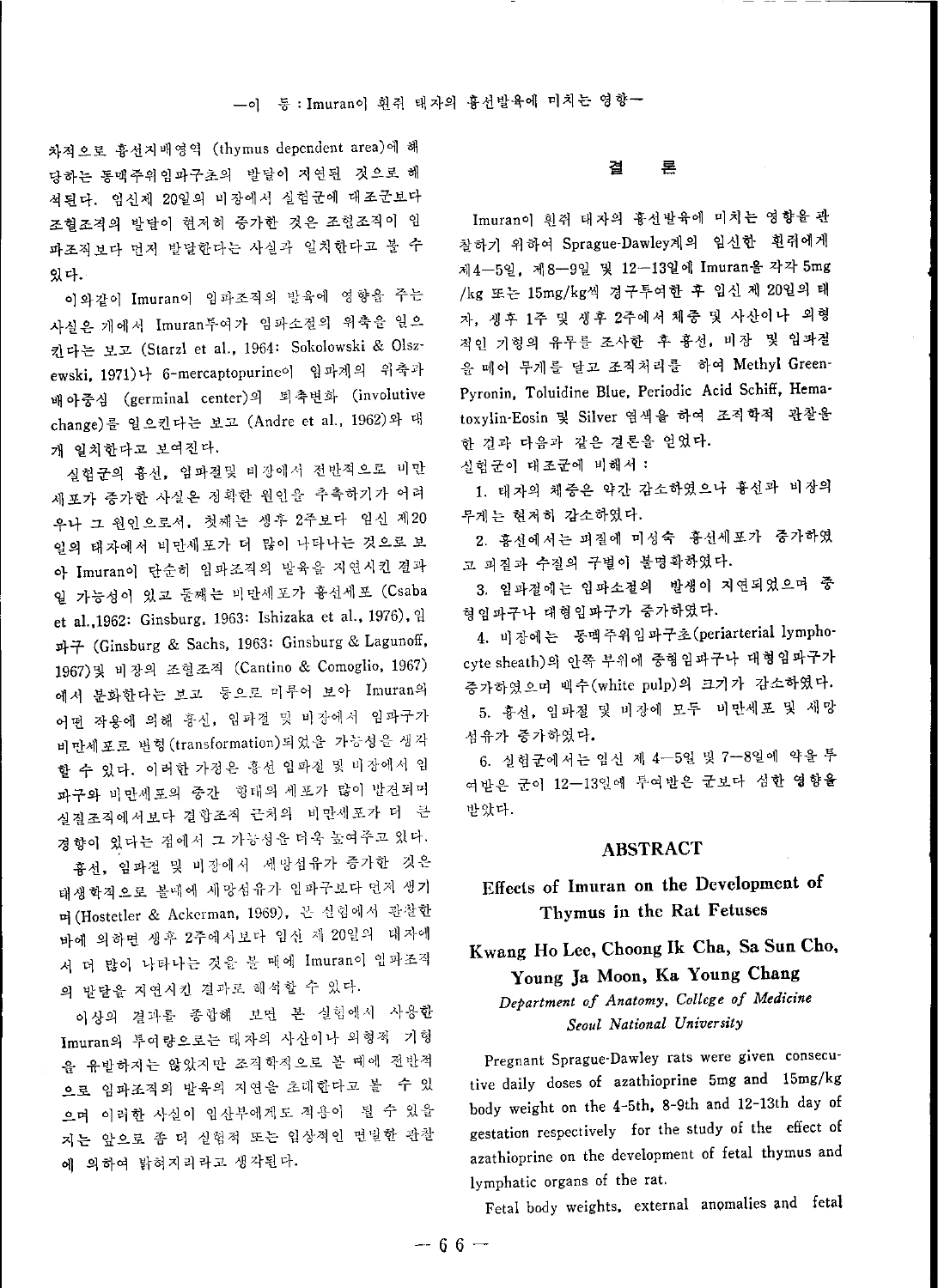$-$ Lee et al. : Effects of Imuran on development of thymus in rat fetuses $-$ 

death or resorptions were examined. Thymus, spleen and lymph node were studied histologically in the Methyl Green-Pyronin, PAS, H-E and Silver stains on the day of 20th of gestation and on the Ist and 2nd **weeks of neonatal age after their weights were mea**sured.

**The results observed under ordinary microscope were** as follows.

**In comparison with control groups, experimental groups were:**

1. Fetal body weights were decreased slightly, but the weights of thymus and spleen were decreased conspicuously.

2. In the thymus, the number of immature thyrnocy**tes were increased in the cortex, hence the contrast** between cortex and medulla was obscure.

3. In the lymph node, the formation of lymphatic nodule is delayed, and medium-sized or large lymphocytes were increased in number diffusely.

4. In the spleen, the number of medium-sized and large lymphocytes were increased in the inner portion of periarterial lymphocyte sheath and the *size* of white pulp was decreased.

5. In the thymus, spleen and lymph node, mast **cells increased in number and reticular fibers appeared more densely.**

6. Among the experimental groups, the groups of drug administration on the 4-5th or 7-8th day of **gestation were affected more severely than the groups** on the l2-13th day of gestation.

### **REFERENCES**

- **이광호, 백상호, 장가용, 문용자 : Imuran이 흰쥐태자** 에 미치는 실험기형학적 연구. 최신의학, 18:1001, 1975.
- Burnet, F.M.: *Mast cells in the thymus of NZB mice.* J. *Path. Bact.,* 89:271, 1965.
- **Burton, A. L.:** *Histochemical studies on developing mast cells. Anat. Rec., 150:265, 1964.*
- Ginsburg, H. & Lagunoff, D.: *The in vitro differen· tiation of mast cells.* J. *Cell Bioi.,* 35:685, 1967.
- Ginsburg, H. & Sachs, L.: *Formation of pure suspensions of mast cells in tissue culture by differentiation of lymphoid cells from the mouse thymus.* J. *Nat.*

*Can. Inst.,* 31:1, 1963.

- *Gonzalez,* E.M. et al.: *Modification of nucleic acid synthesis in regeneration liver by azathioprine. Surgery,* 68:254, *1970.*
- Holmes, M.G. & Burnet, F.M.: *The natural history of autoimmune disease in NZB mice. Ann. Int. Med.,* 59:265, 1963.
- Hostetler, J.R. & Ackerman, G.A.: *Lymphopoiesis and lymph node histogenesis in the embryonic and neonatal rabbit. Am.* J. *Anat.,* 124:57, 1969.
- lshizaka, T. et al.: *Development of rat mast cells in vitro.* **I.** *differentiation 0/ mast cells from thymus cells. J. Immunology,* 116:747, 1976.
- **Jones, R.A.:** *Larger doses of immunosuppressive drugs. Lancet,* 2: *107, 1971.*
- Kellsal, M.A. & Crabb, E.D.: *Incrased mast cells in the thymus of X-irradiated hamsters. Science, 115:* 123, 1952.
- Kiernan, J.A.: *The development of mast eells in vitro.* J. *Anat.,* 118:517, 1974.
- Malamud, D. et al.: *Inhibition of cell proliferation by azathioprine. Cancer Research'* 32: 1226, 1972.
- Marie, G.S., Sin, Y.M.: *Structure of the lymph node and their possible function during the immune response. Rev. Can. Bioi.,* 27: 191, 1968.
- Marie, G.S., Sin, Y.M.: *Reticular fiber pattern in the rat spleen. Rev. Can. Bioi.,* 27:273, 1968.
- Rosenkrantz, J.G. et al.: *Azathioprine CImuran) and pregnancy. Amer.* J. *Obstet. Gvnec.,* 97: 387, 1967.
- Schein, P.S. & Winokur, S.H.: *Immunosuppressive and cytotoxic chemotherapy: Long-term complications.* Ann. Int. Med., 82:84, 1975.
- Sokolowski, J. & Olszewski, W.: *Biochemical and histological changes following imuran administration. Pol. Med., 10:717, 1971.*
- Thiersch, J.B.: The effect of 6-mercaptopurine on the *rat fetus and on reproduction of the rat. Ann. N. Y. Acad. Sci., 60:220, 1954.*
- Thiersch, J.B.: *Effect of* 2-6 *diaminopurine*: 6 *chlorpurine (CI P) and thioguanine (Th* G) *on rat litter in utero. Proc. Soc. Exp. Biol., 94:40, 1957.*
- Thiersch, J.B.: *Effect of* 6- (1' *-methyl-4' -nitro-b' -imidazolyl) «mercaptopurine and 2-amino-6-*(1'*-methyZ-4' nitro-5'-imidazolyl)-mercaptopurine on the rat litter in utero.* J. *Reprod. Fertil,* 4:297, 1962.
- Walker, RE.: *Effects of thymectomy on mast cells in mice. Proc. Soc. Exp. Bioi. Med.,* 115: *1028,1964.*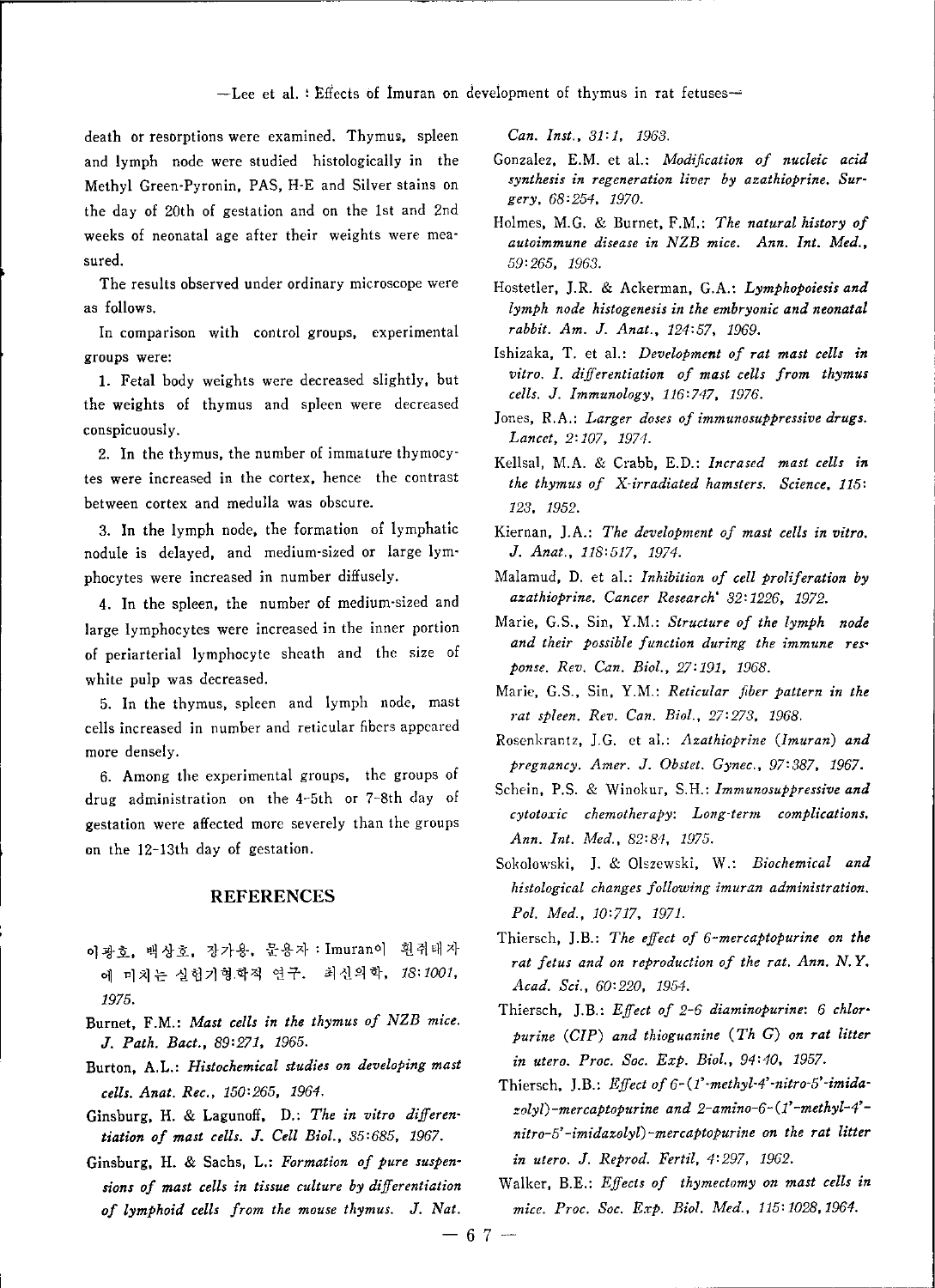ㅡ이 등 : Imuran이 횐쥐 태자의 흉선발육에 미치는 영향ㅡ

### **LEGENDS FOR FIGURES**

- Fig. 1. Thymus of a 2 weeks old rat of the control group. Cortex and medulla is distinguished clearly. MGP stain, ×100. C:Cortex, M:Medulla
- Fig. 2. Thymus of a 2 weeks old rat of the group 1 (Imuran 5mg/kg was administered on the 4-5th day of gestation). The number of immature thymocytes in the cortex is increased than the control group, so the distinction between cortex and medulla is relatively obscure. MGP stain,  $\times 100$ . C:Cortex, M:Medulla.
- Fig. 3. Thymus of a 20 days old rat in gestational age of the control group. MGP stain,  $\times$ 430.
- Fig. 4. Thymus of a 20 days old rat in gestational age of the group 1. The number of immature thymocytes is increased in the periphery of cortex. MGP stain,  $\times$ 430. Arrows: Immature thymocytes.
- Fig. 5. Thymus of a 2 weeks old rat of the control group. A few and fine reticular fibers and many matured thymocytes are seen in the medulla. Silver stain,  $\times 100$ . C:Cortex, M:Medulla, Arrows: Reticular fibers.
- Fig. 6. Thymus of a 2 weeks old rat of the group 1. The reticular fibers in the medulla is thicker and more abundant than the control group, but matured thymocytes are hardly seen in the medulla. Silver stain, ×100. C:Cortex, M:Medulla, Arrow:Reticular fibers.
- Fig. 7. Lymph node of a 2 weeks old rat of the control group. Lymphatic nodules in the cortex are developed well. MGP stain,  $\times 100$ . N: Lymphatic nodule.
- Fig. 8. Lymph node of a 2 weeks old rat of the group 1. No lymphatic nodule is developed in the cortex. MGP stain,  $\times 100$ .
- Fig. 9. Spleen of a 2 weeks old rat of the control group. MGP stain,  $\times 100$ . W: White pulp, R: Red pulp, P: Periarterial lymphocyte sheath, Arrow: Central artery.
- Fig. 10. Spleen of a 2 weeks old rat of the group 1. The periarterial lymphocyte sheath is less developed than the control group. MGP stain,  $\times 100$ . W: White pulp, R: Red pulp, P: Periarterial lymphocyte sheath, Arrow: Central artery.
- Fig. 11. Higher magnification of the rectangular area in the Fig.9. MGP stain,  $\times$  430. C: Central artery.
- Fig. 12. Higher magnification of the rectangular area in the Fig. 10. The number of matured lymphocytes in the periarterial lymphocyte sheath is decreased than the control group. MGP stain, X430. C: Central artery.